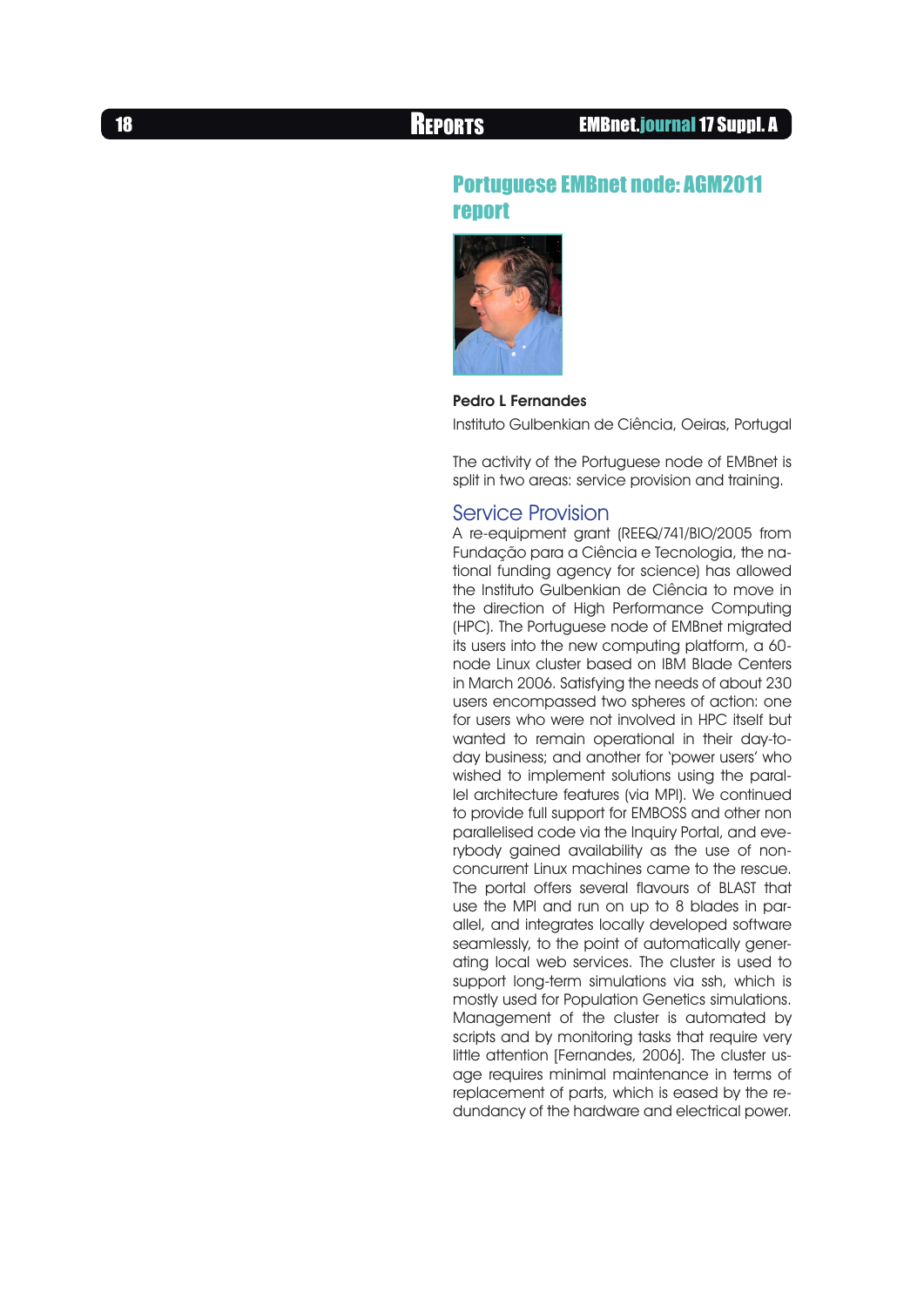# EMBnet.journal 17 Suppl. A Reports <sup>19</sup>

Bioinformática – Recursos de Alta Prestação.



Figure 1. A practical, "Proteomics Data Analysis" course in  $2010.$ 

### **Training**

The IGC has a permanent Bioinformatics Training Programme (GTPB) that has been running regularly since 1999. This Programme [Fernandes, 2010] presently holds 16 hands-on training courses per year. The attendance is international, and though the travel costs make it more affordable for local trainees, it is more widely accessible, as local lodging is also available at very low rates. Care has been taken to generate expansion Fernandes, P.L. (2010) The GTPB training programme in plans and testing solutions for handling remote audiences, b-learning, and lecture capture. Future plans include testing telepresence solu-Schneider, M.V., Watson, J., Attwood, T.K., Rother, tions to better approximate face-to-face situations. The GTPB offers an Introductory course once or twice per year, several thematic courses and "Foundations" type courses, aimed at recycling fundamental knowledge like Statistics, Database Design, etc. We also offer a "Bioinformatics using Python for Biologists" course, which fosters the development of programming skills using a thematic set of bioinformatics problems. Approximately 300 people now benefit from this programme annually, bringing the total to  $\sim$  2,000 trainees in the last 12 years.

The activities of the Portuguese node contribute to the integration of users, and communities of users, in global communities and activities; EMBnet-originated software, Quick Guides, newsletter articles, etc. are frequently used. The educational experiments that are under way in GTPB are shared via the planned activity of the ET

The installation is named Centro Português de PC, and it is foreseeable that the resulting actions can benefit the whole EMBnet community.

> Pedro Fernandes, the node manager, has served as chair in the P&PR PC (1999-2010) and as chair of the ET PC since June 2010. He is a founding member of the BTN, a thematic group that studies Bioinformatics Training techniques [Schneider et al., 2010].



Figure 2. The new Bioinformatics Training Room at the Instituto Gulbenkian de Ciência.

#### Publications

- Fernandes, P.L. (2006) Single handed node management. EMBnet.news 12, 19-20.
- Portugal. Brief. Bioinform. 11, 626-634, [doi:10.1093/](http://dx.doi.org/10.1093/bib/bbq063) [bib/bbq063](http://dx.doi.org/10.1093/bib/bbq063).
- K., Budd, A., McDowall, J., Via, A., Fernandes, P., Nyronen, T., Blicher, T., Jones, P., Blatter, M-C., De Las Rivas, J., Judge, D.P., van der Gool, W. and Brooksbank, C. (2010) Bioinformatics training: a review of challenges, actions and support requirements. Brief. Bioinform. 11, 544-551, [doi:10.1093/](http://dx.doi.org/10.1093/bib/bbq021) [bib/bbq021](http://dx.doi.org/10.1093/bib/bbq021).

### **Websites**

- <http://hermes.igc.gulbenkian.pt>
- <http://gtpb.igc.gulbenkian.pt>

#### Annex

#### List of GTPB courses in 2010:

- Molecular Evolution, Phylogenetics and **Adaptation**
- Introductory Bioinformatics (First Course)
- Bioinformatics using Python for Biologists
- Hunting for genes and promoters